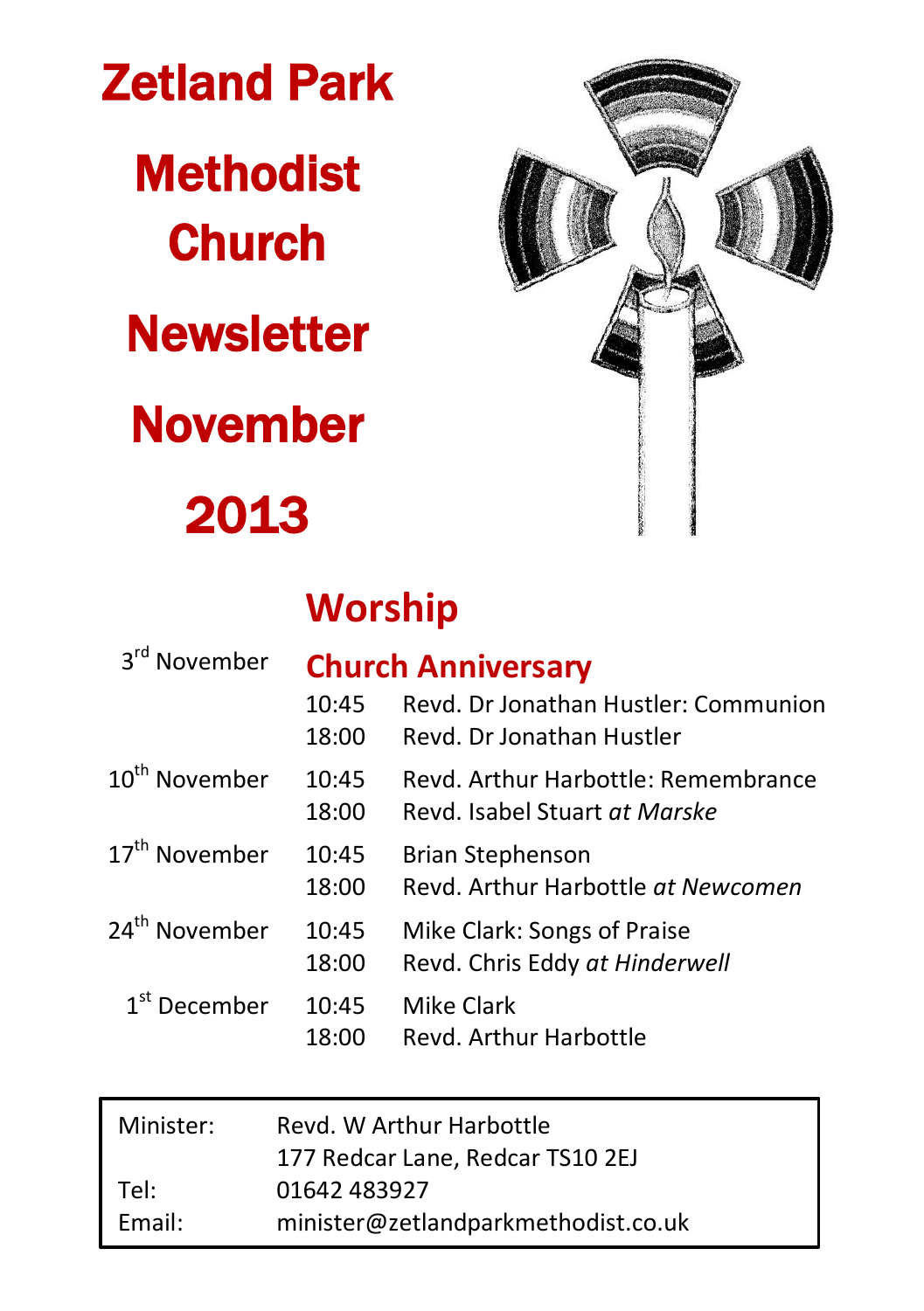My family often tease me about my fascination with World War II films which is evidenced by the number of DVD's in my 'bit' of our library.. From the Great Escape to the Dam Busters, the Guns of Navarone to the Saving of Private Ryan, the Battle of Britain through to documentaries about the cracking of Enigma at Bletchley Park and many, many more, they all interest me and inspired me. Though thankfully they don't depict all the gory details of the war, they do portray people showing extreme bravery, dedicated commitment, comradeship and teamwork, and the willingness to offer oneself, sometimes sacrificially, for the cause. All of them seem to show, in one way or another, how tribulation and a being focussed on a cause bigger than ourselves can bring out the very best in so many people.

On Remembrance Sunday we remember the lives laid down in the cause of justice and freedom, and it is right we should recognise all the characteristics and demands of such service to one's country. And, of course, the close comradeship, the sense of duty and commitment, the unquestioning obedience to superiors, the bravery and dedication to the cause, has continued to be shown by new generations in the Forces over the years since, through the various campaigns and peace-keeping activities. And it is beholden upon us to show our appreciation for this service to country and for justice and freedom in the world - to mark the giving of their lives for our futures.

As I started writing out the first batch of Membership Cards for this year I was struck again by the wording on them, speaking of the commitments and duties of membership, "A member will ....," but I'll leave it with you to read it through when you receive yours.

But it reminded me of the Covenant Prayer,

"*Your will, not mine, be done in all things, wherever you may place me, in all that I do and in all that I may endure; when there is work for me and when there is none; when I am troubled and when I am at peace. Your will be done when I am valued and when I am disregarded; when I find fulfilment and when it is lacking;*

*when I have all things and when I have nothing.*

Mary held a coffee morning for **MacMillan Nurses** and raised £171. She wishes to thank all who helped to support this cause.

*I willingly offer all I have and am to serve you, as and where you choose*."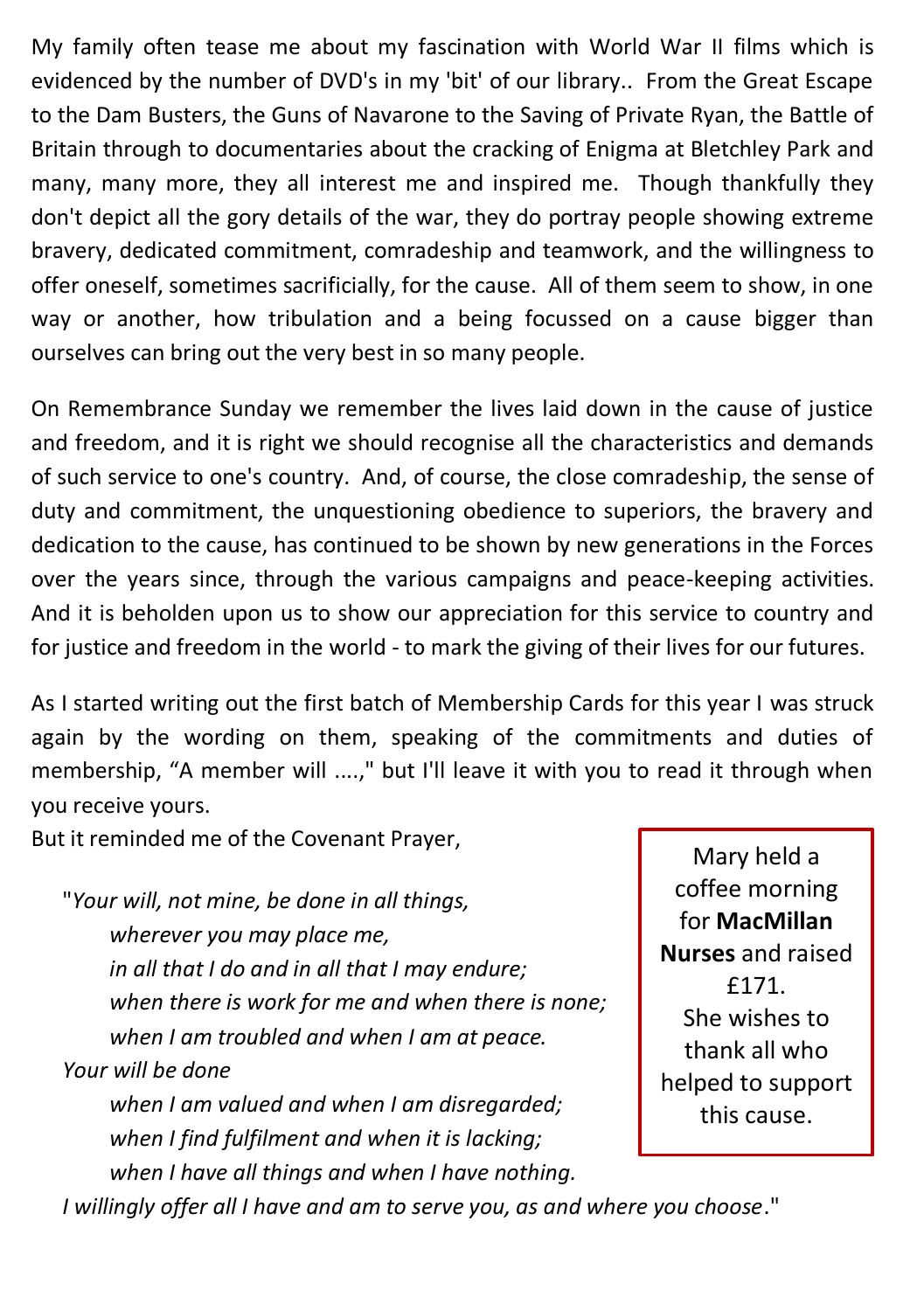There is nothing here about privileges and benefits, rights and gains! Just about commitment and dedication, obedience and bravery, trust and faith, self-sacrifice and focus upon the cause of God!

As we remember those who gave their all for the cause of freedom and justice, may we be inspired by them and the example of our Saviour Jesus Christ to truly offer our

all for God's cause of Love.

All blessings Arthur

#### **Thank You from World Mission**

In the year 2012 to 2013 Zetland Park has raised a total of £579.18, made up from Self-Denial envelopes E47.00 Easter offering envelopes £183.00 World boxes 6265.89 JMA £83.29 Thanks to everyone who has contributed. Jackie.

On November 22nd at 7pm at Marske Methodist Church there will be an evening of slides and information about the situation and developments in **Haiti** following the earthquake. All are welcome and there will be refreshments.

**Thank You from Home Mission** The total box collection for mission in Britain (home missions) was £73. Many thanks to all who contributed. Janet.

## Thursday @Church

Thursday @Church is an opportunity to discuss, ask and respond to questions. Everyone is welcome and you do not need to commit to the whole series, simply come as and when you can. All meetings start at 7.30p.m., in Church and finish by 9 p.m.

Over the coming weeks we will be reading John's Gospel and using resources produced by Scripture Union. The table below gives the dates and information on the sessions. The booklet which goes with the series is entitled 'Meet Jesus' and costs £3.60. Most sessions will be led by June Feather.

| Date        | John's Gospel           | <b>Theme</b>              |
|-------------|-------------------------|---------------------------|
| 14 November | Chapter $9:23 - 10.30$  | Jesus as Shepherd         |
| 28 November | Chapter $10:31 - 11:57$ | Where it happened - place |
|             |                         | and time                  |
| 12 December | Chapter $12:1 - 50$     | Painful paradoxes         |